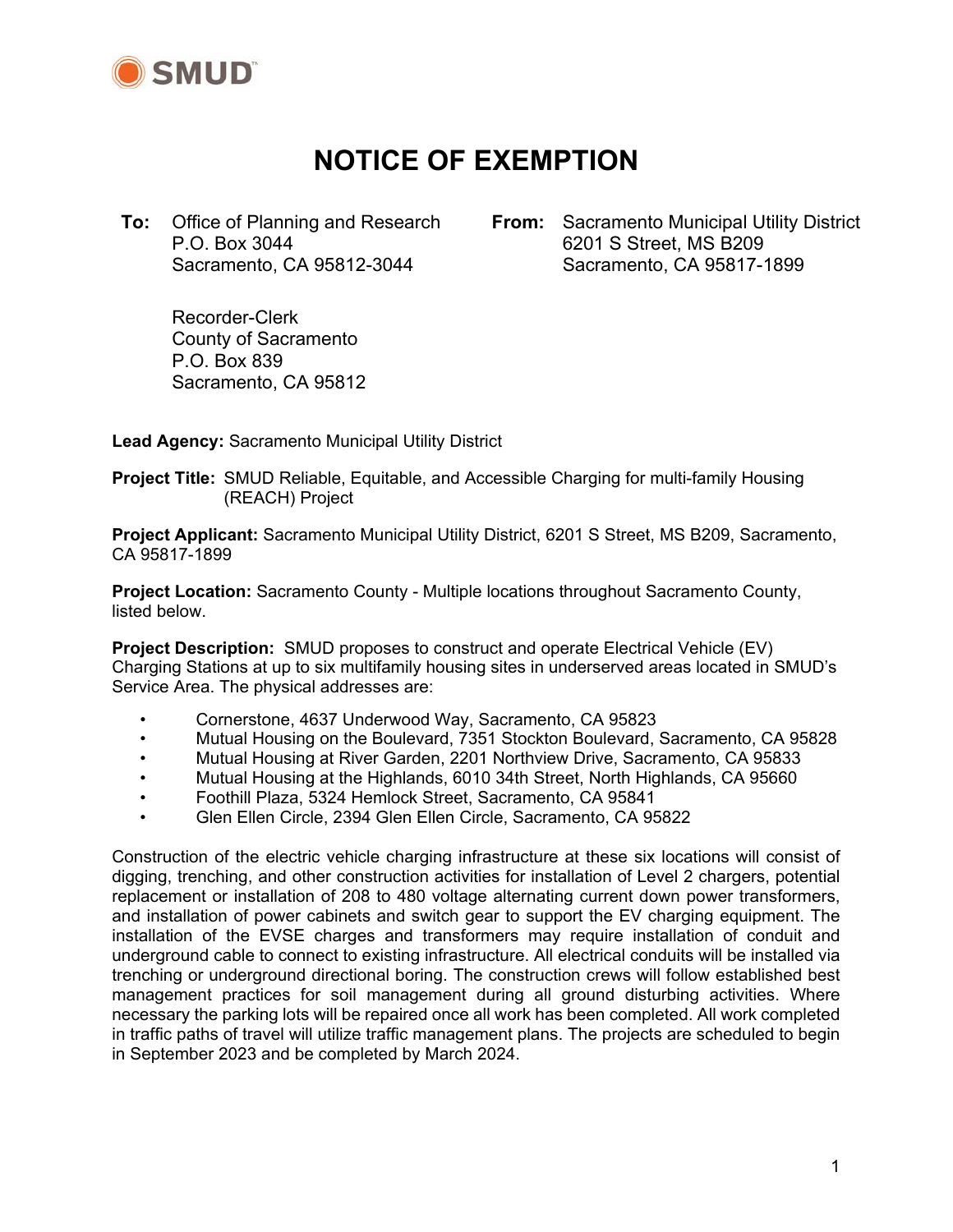### **Name of Public Agency Approving the Project:** Sacramento Municipal Utility District

#### **Name of Person or Agency Carrying Out the Project:** Sacramento Municipal Utility District **Exempt Status (Check One)**

| Ministerial (CEQA PRC §21080(b)(1); CEQA Guidelines §15268)                                                                                                                                                                                                                                                                                        |             |
|----------------------------------------------------------------------------------------------------------------------------------------------------------------------------------------------------------------------------------------------------------------------------------------------------------------------------------------------------|-------------|
| Declared Emergency (CEQA PRC §21080(b)(3); CEQA Guidelines §15269(a))                                                                                                                                                                                                                                                                              |             |
| Emergency Project (CEQA PRC §21080(b)(2) & (4); CEQA Guidelines §15269(b)(c)(d))                                                                                                                                                                                                                                                                   |             |
| Categorical Exemption (CEQA PRC §21080(b)(9), 21084; CEQA Guidelines §15301, Existing<br>Facilities (b) Existing facilities of both investor and publicly owned utilities used to provide electric<br>power, natural gas, sewerage, or other public utility services; §15304 (f)) Minor trenching and<br>backfilling where the surface is restored | $\boxtimes$ |
| <b>Statutory Exemptions</b>                                                                                                                                                                                                                                                                                                                        |             |
|                                                                                                                                                                                                                                                                                                                                                    |             |

## **Reasons Why Project is Exempt:**

Under CEQA Guidelines § 15062, a lead agency must identify the rationale for making the determination that a project is exempt under CEQA. SMUD has determined that the Reliable, Equitable, and Accessible Charging for multi-family Housing (REACH) Project is exempt under CEQA Guidelines §15301, Class 1 Existing Facilities (b) Existing facilities of both investor and publicly owned utilities used to provide electric power, natural gas, sewerage, or other public utility services. The Class 1 exemption applies to the "operation, repair, maintenance, permitting, leasing, licensing, or minor alteration of existing public or private structures, facilities, mechanical equipment, or topographical features, involving negligible or no expansion of use beyond that existing at the time of the lead agency's determination" and § 15304 (f), Minor Alterations to Land, "Class 4 consists of minor public or private alterations in the condition of land, water, and/or vegetation which do not involve removal of healthy, mature, scenic trees except for forestry or agricultural purposes. Examples include but are not limited to: Minor trenching and backfilling where the surface is restored." The Reliable, Equitable, and Accessible Charging for multi-family Housing (REACH) Project involves minor alterations to land and the trenching or underground directional boring for installation of conduit and therefore is considered exempt in accordance with CEQA Guidelines §15304 (f) and §15301(b).

#### **Lead Agency Contact Person:**

Ammon Rice Supervisor, Environmental Services Sacramento Municipal Utility District 6201 S Street, Mailstop B209, Sacramento, CA 95817 P.O. Box 15830, Sacramento, CA 95852-0830 Phone: 916-732-7466 email: ammon.rice@smud.org